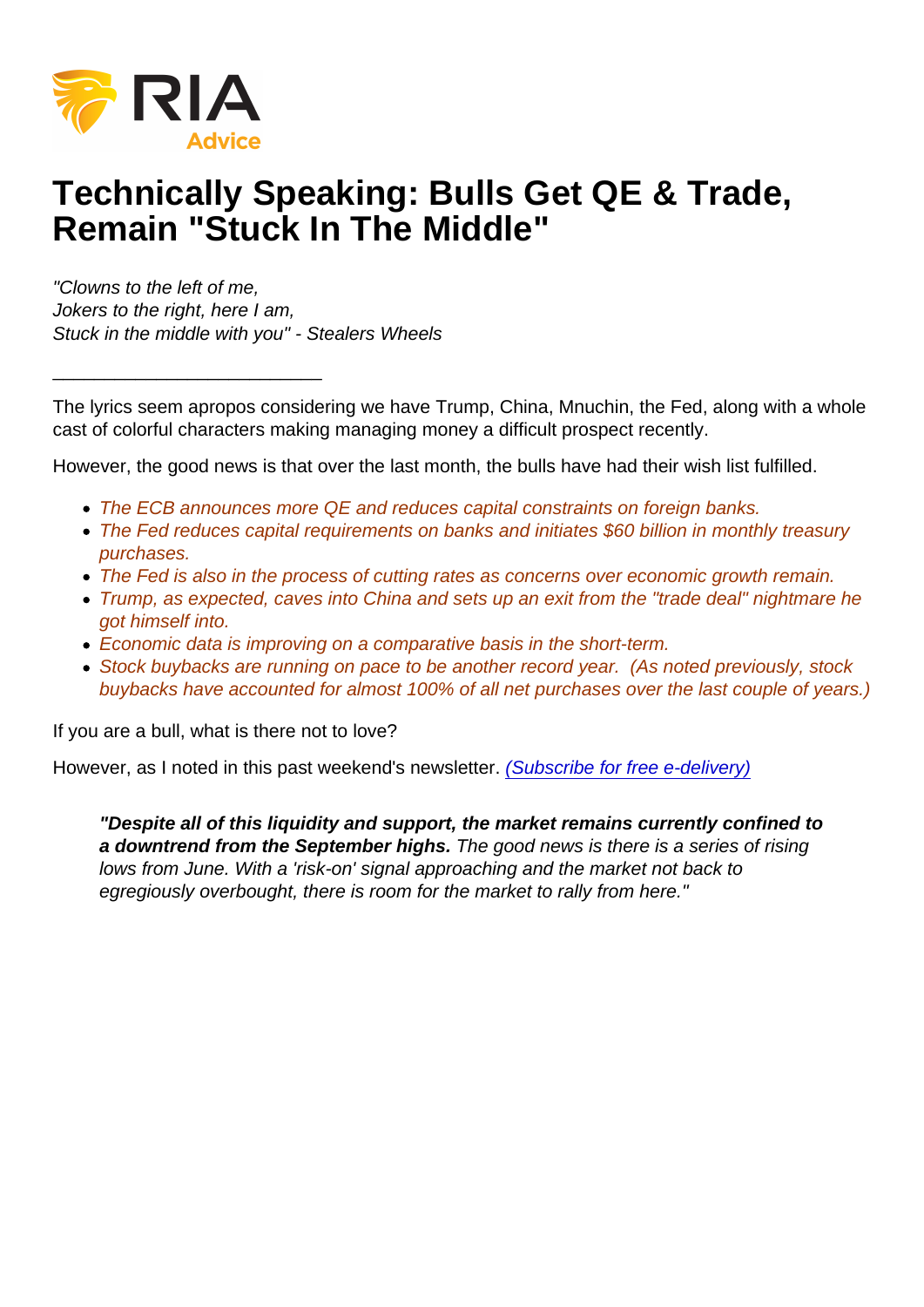As the tug-of-war between the "bulls" and "bears" continues, the toughest challenge continues to be understanding where we are in the overall market process. The bulls argue this is a "consolidation" process on the way to higher highs. The bears suggest this is a "topping process" which continues to play out over time.

As investors, and portfolio managers, our job is not "guessing" where the market may head next, but rather to "navigate" the market for what is occurring.

This is an essential point because the majority of investors are driven primarily by two psychological behaviors: herding and confirmation bias. [\(Read this for more information.\)](https://realinvestmentadvice.com/the-5-mental-traps-investors-are-falling-into-right-now/)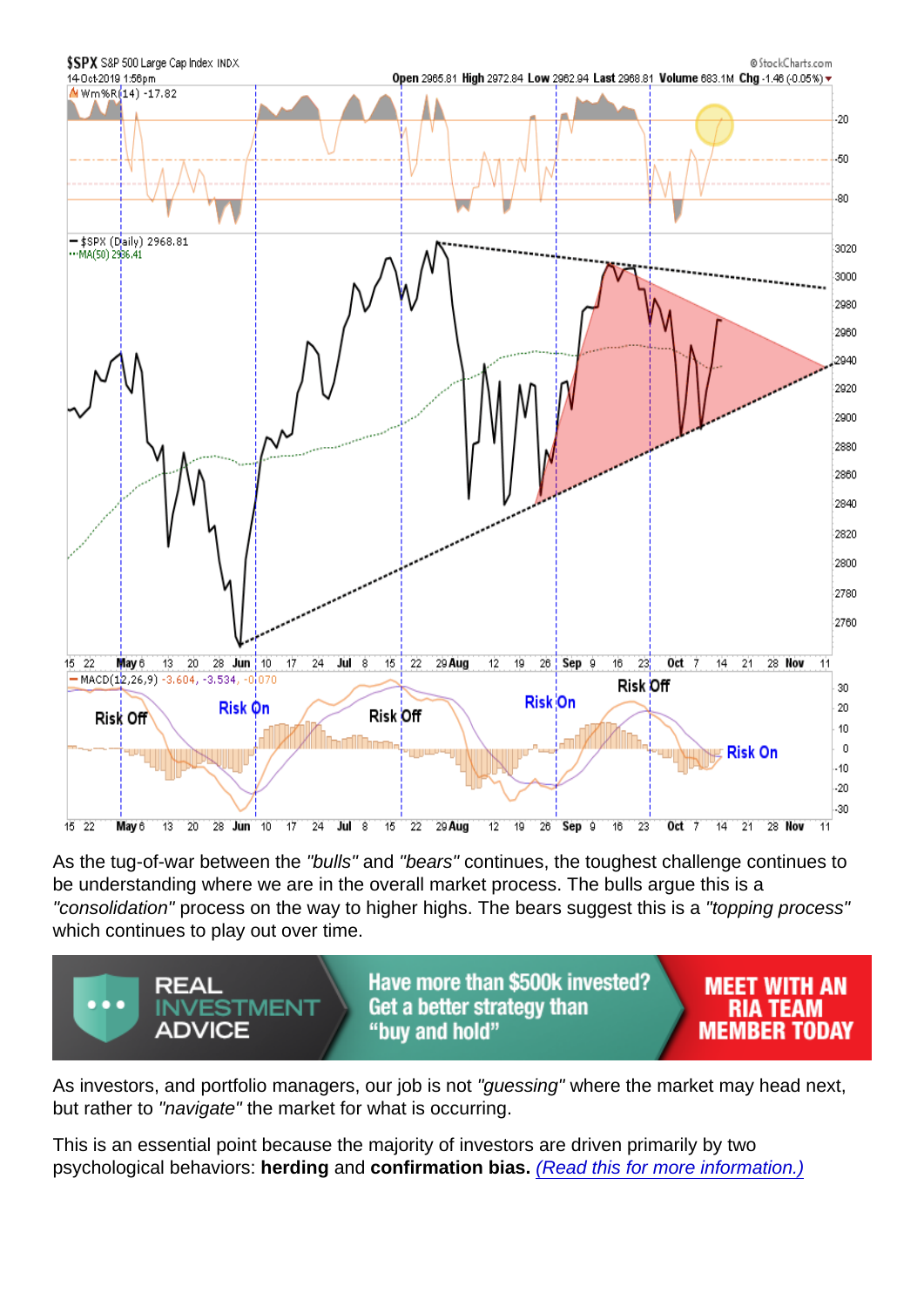Since the market has been in a "bullish trend" for the last decade, we tend to only look for information that supports our "hope" the markets will continue to go higher. (Confirmation Bias)

Furthermore, as we "hope" the market will go higher, we buy the same stocks everyone else is buying because they are going up. (Herding)

Here is a perfect example of these concepts in action. The chart below shows the 4-week average of the spread between bullish and bearish sentiment according to the respected AAII investor survey. Currently, investors are significantly bearish, which has historically been an indicator of short-term bottoms in the market. (contrarian indicator)

If you assumed that with such a level of bearishness, most investors would be sitting in cash, you would be wrong. Over the last couple of months as concerns of trade, earnings, and the economy were brewing, investors actually "increased" equity risk in portfolios with cash at historically low levels.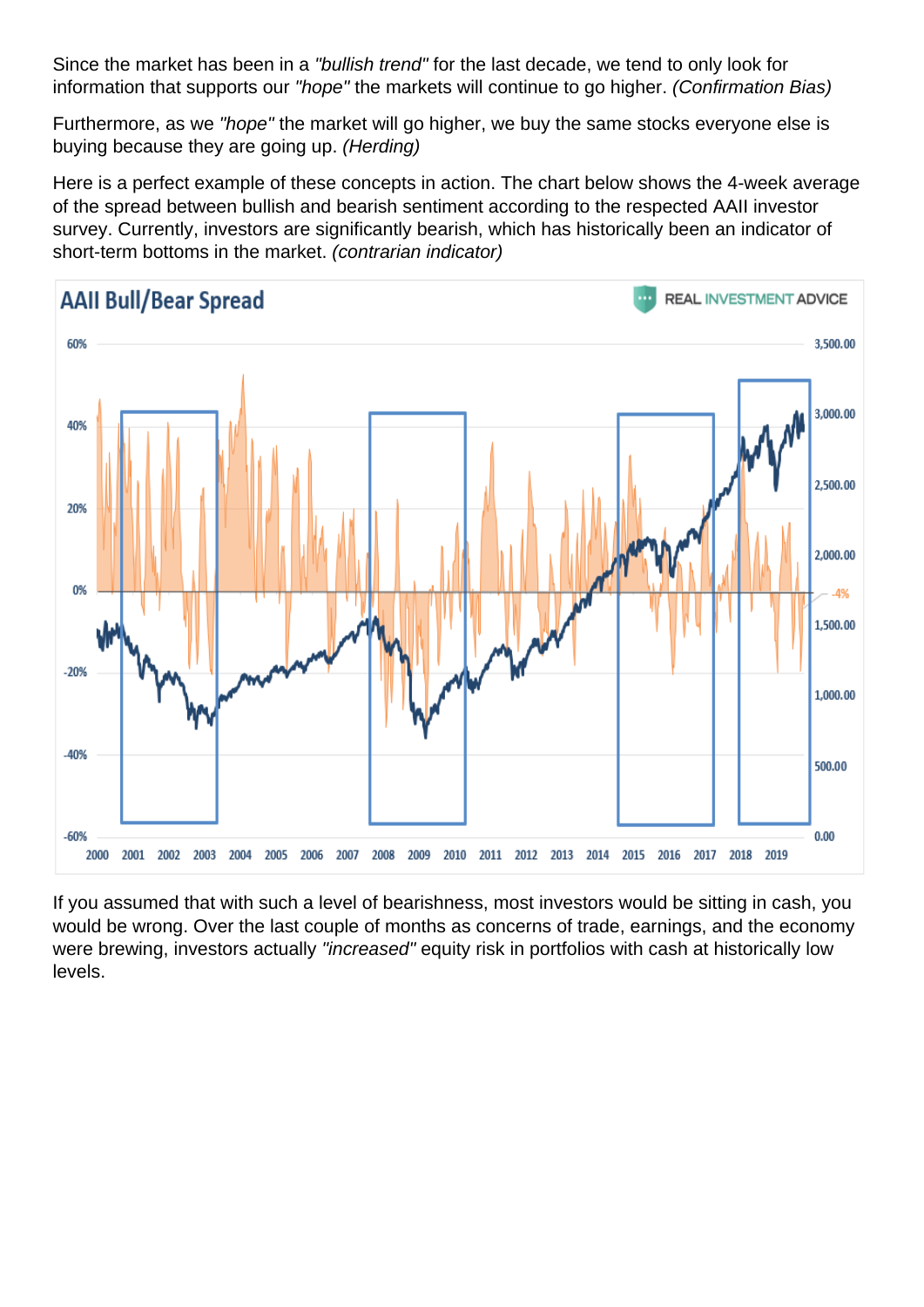This is a classic case of "bull market" conditioning.

We can also see the same type of "bullish" positioning by looking at Rydex mutual funds. The chart below compares the S&P 500 to various measures of Rydex ratios (bear market to bull market funds)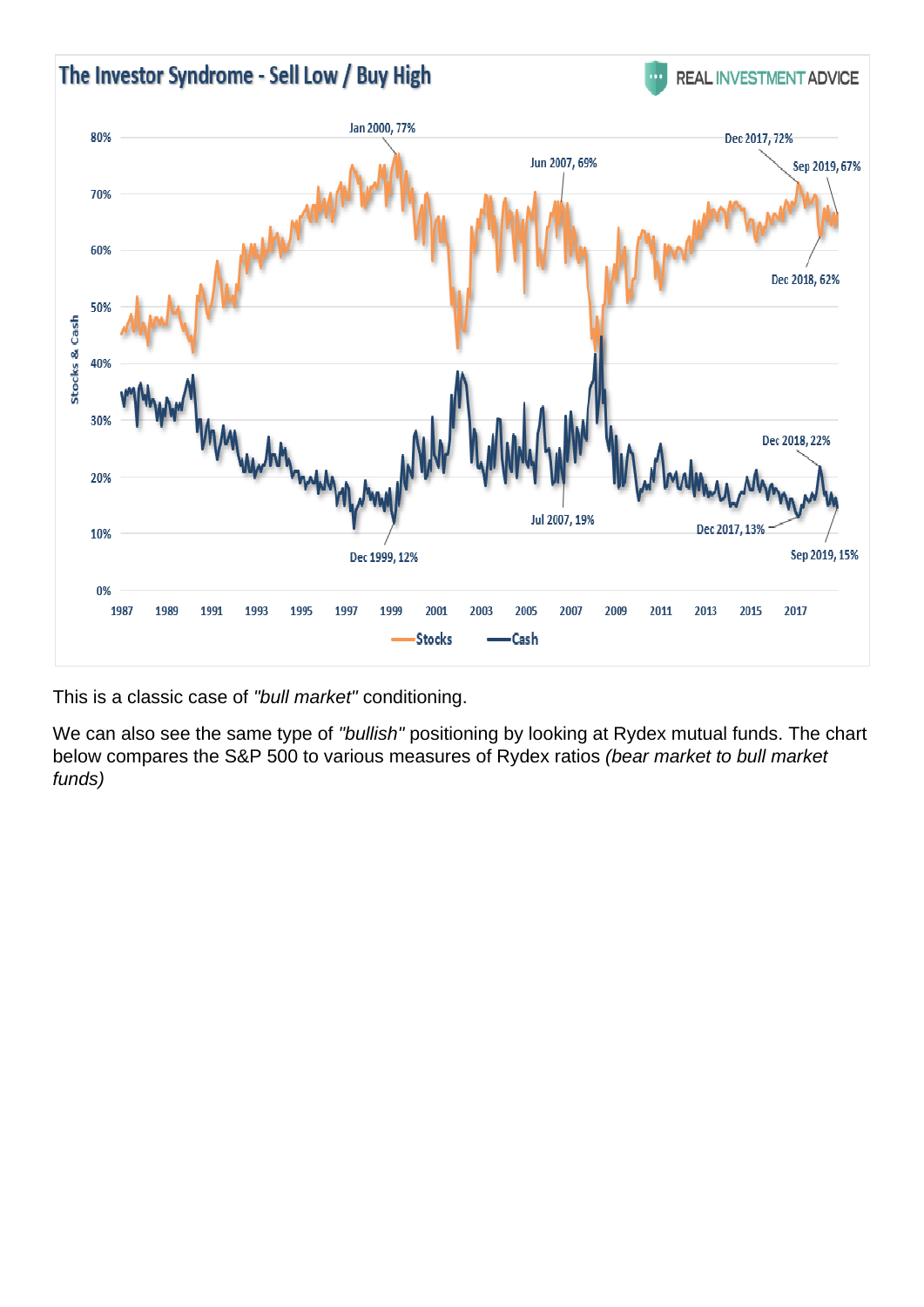Note that during the sell-off in December 2018, the move to bearish funds never achieved the levels seen during the 2015-2016 correction. More importantly, the snap-back to ?complacency? has been quite astonishing.

While investors are "very concerned" about the market (ie bearish in their sentiment) they are unwilling to do anything about it because they are afraid of "missing out" in the event the market goes up.

Therein lies the trap.

By the time investors are convinced they need to sell, the damage has historically already been done.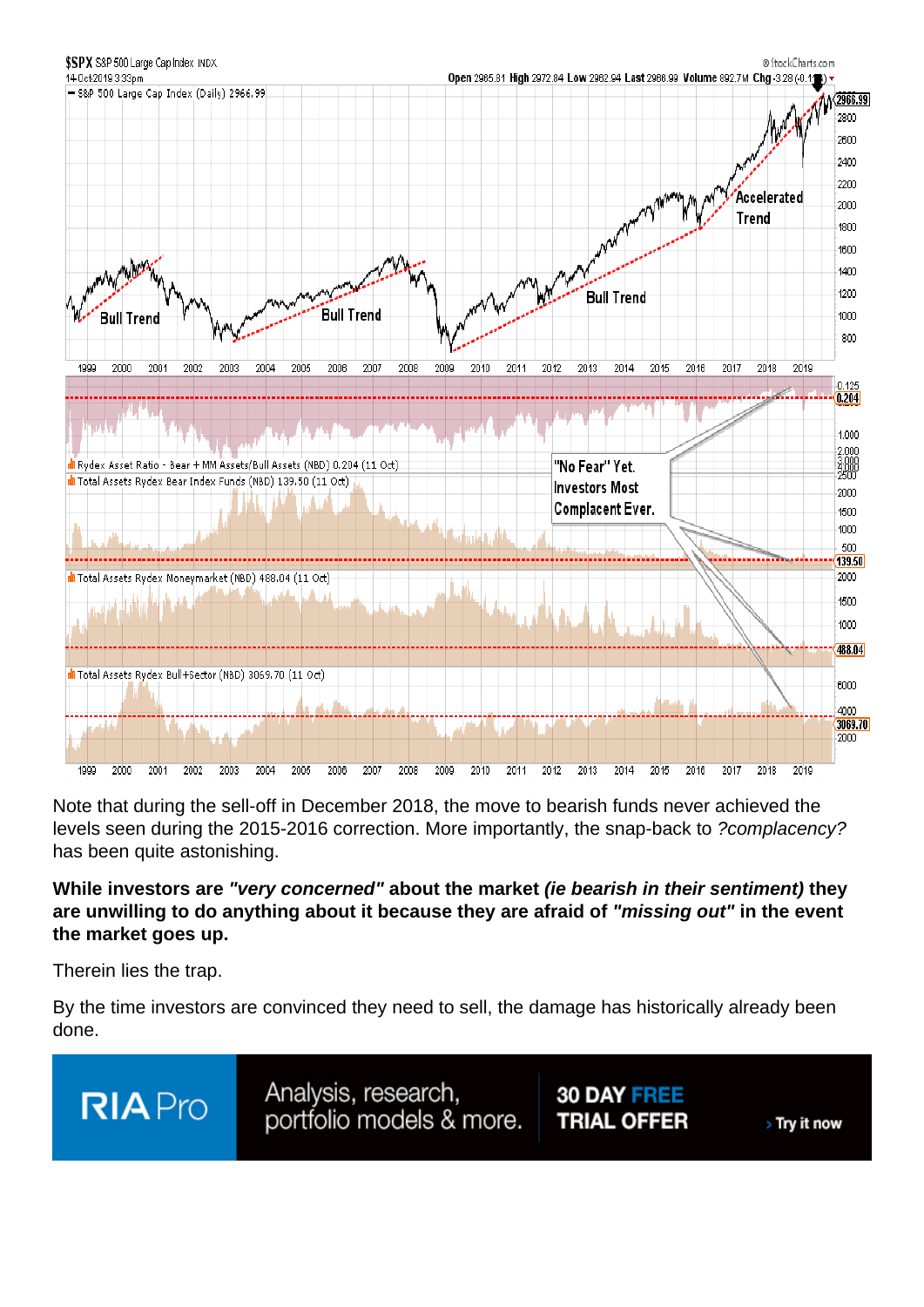## Stuck In The Middle

Currently, the market is continuing to wrestle with a rising number of risks. My friend and colleague Doug Kass recently penned a nice laundry list:

- 1. The Fed Is Pushing On A String : A mature, decade old economic recovery will not likely be revived by more rate cuts or by lower interest rates. The cost and availability of credit is not what is ailing the U.S. economy. Market participants are likely to lose confidence in the Fed's ability to offset economic weakness in the year ahead.
- 2. Untenable Debt Loads in the Private and Public Sectors: Katie Bar The Doors should rates rise and debt service increase. (As I noted all week, the corporate credit markets are already laboring and, in some cases, are freezing up).
- 3. An Unresolved Trade War With China: This will produce a violent drop in world trade, a freeze in capital spending, and a quick deterioration in business and consumer sentiment.
- 4. The Global Manufacturing Recession Is Seeping Into The Services Sector: After years of artificially low rates, the consumer is no longer pent up and is vulnerable to more manufacturing weakness.
- 5. The Market Structure is Frightening: The proliferation of popularity of ETFs when combined with quantitative strategies (e.g., risk parity) have everyone on the same side on the boat and in the same trade (read: long). The potential for a series of "Flash Crashes" hasn't been so high as since October, 1987.
- 6. We Are at an All Time Low in Global Cooperation and Coordination: In our flat and interconnected world, what happens to global economic growth when the wheels fall off?
- 7. We Are Already In An "Earnings Recession" : I expect a disappointing 3Q reporting period ahead. What happens when the rate of domestic and global economic growth slows more dramatically and a full blown global recession emerges?
- 8. Front Runner Status of Senator Warren : Most view a Warren administration as business, economy and market unfriendly.
- 9. Valuations on Traditional Metrics (e.g., stock capitalizations to GDP) Are Sky High: This is particular true when non GAAP earnings are adjusted back to GAAP earnings!
- 10. Few Expect That The Market Can Undergo A Meaningful Drawdown: There is near universal belief that there is too much central bank and corporate liquidity (and other factors) that preclude a large market decline. It usually pays to expect the unexpected.
- 11. The Private Equity Market (For Unicorns) Crashes and Burns : Softbank is this cycle's Black Swan.
- 12. WeWork's Problems Are Contagious : The company causes a massive disruption in the U.S. commercial real estate market.

Don't take this list of concerns lightly.

The market rallied from the lows of December on "hopes" of Fed rate cuts, QE, and a "trade deal." As we questioned previously, has the fulfillment of the bulls ["wish list" already been priced in?](https://realinvestmentadvice.com/has-the-narrative-been-all-priced-in-09-13-19/) However, since then, the market has remained stuck within a fairly broad trading range between previous highs and the 200-dma.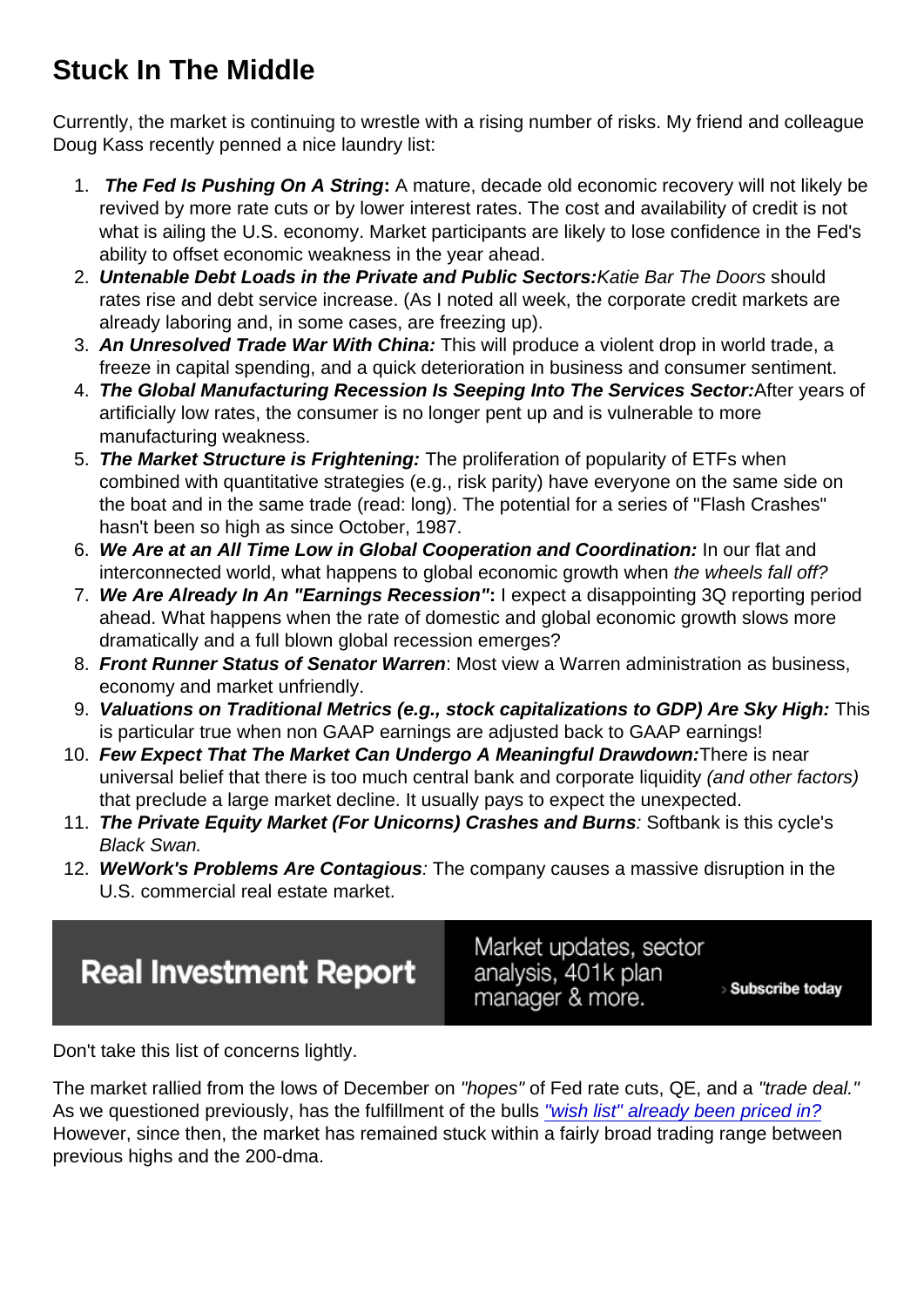Notice the negative divergence between small-capitalization companies and the S&P 500. This is symptomatic of investors crowding into large-cap, highly liquid companies, as they are "fearful" of a correction in the market, but are "more fearful" of not being invested if the market goes up.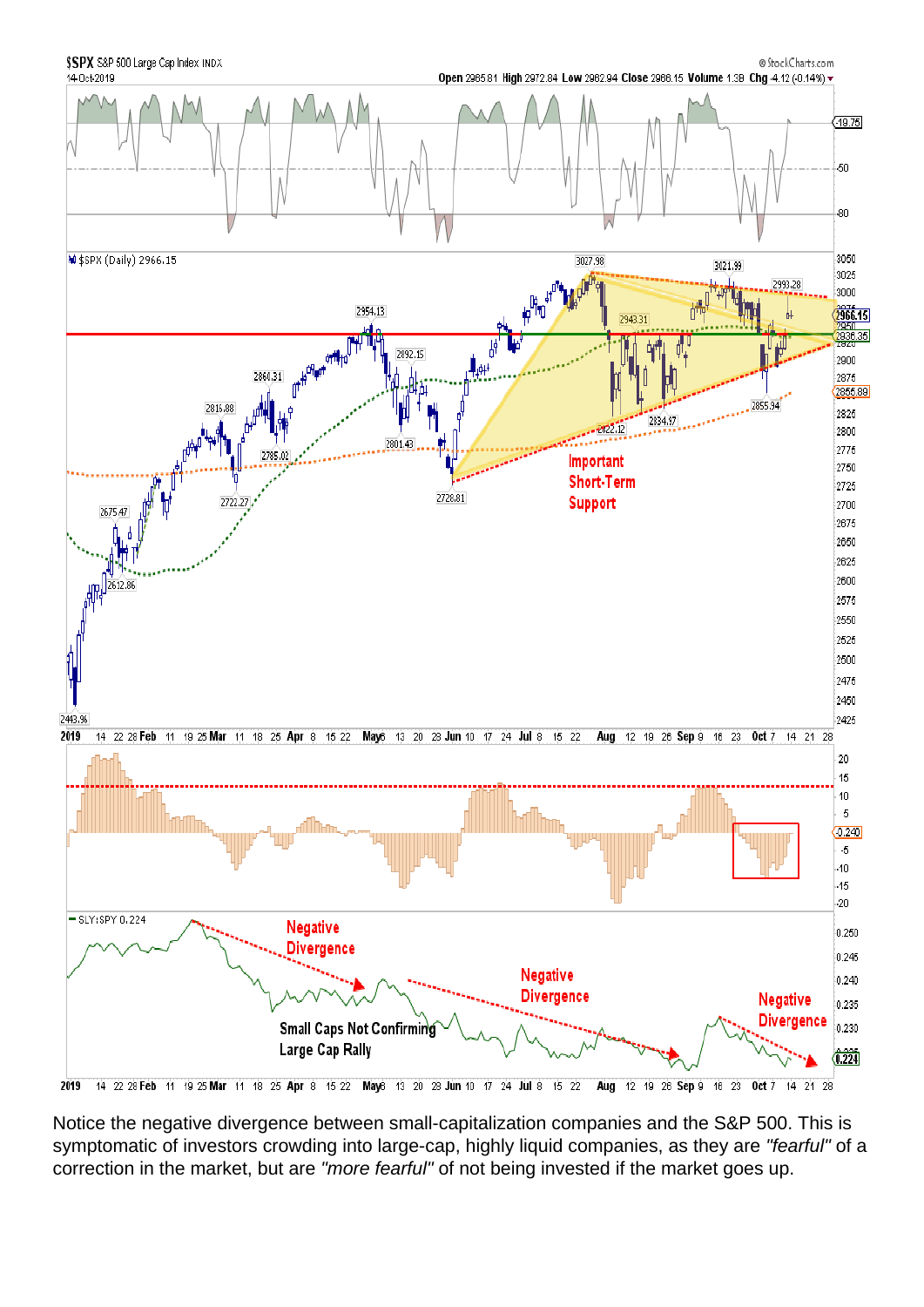This is an important point when managing money. The most important part of the battle is getting the overall ?trend? right. ?Buy and hold? strategies work fine in rising price trends, and ?not so much? during declines.

The reason why most ?buy and hold? supporters suggest there is no alternative is because of two primary problems:

- 1. Trend changes happen slowly and can be deceptive at times, and;
- 2. Bear markets happen fast.

Since the primary messaging from the media is that ?you can?t miss out? on a ?bull market,? investors tend to dismiss the basic warning signs that markets issue. However, because ?bear markets? happen fast, by the time one is realized, it is often too late to do anything about it.

The chart below is one of my favorites. It is a quarterly chart of several combined indicators which are excellent at denoting changes to overall market trends. The indicators started ringing alarm bells in early 2018, when I begin talking about [the end of the ?bull market?](https://realinvestmentadvice.com/the-market-breaks-has-the-bull-market-ended-03-23-18/) advance. However, that correction, as noted, was quickly reversed by the Fed's changes in policy and "hopes" of an impending "trade deal."